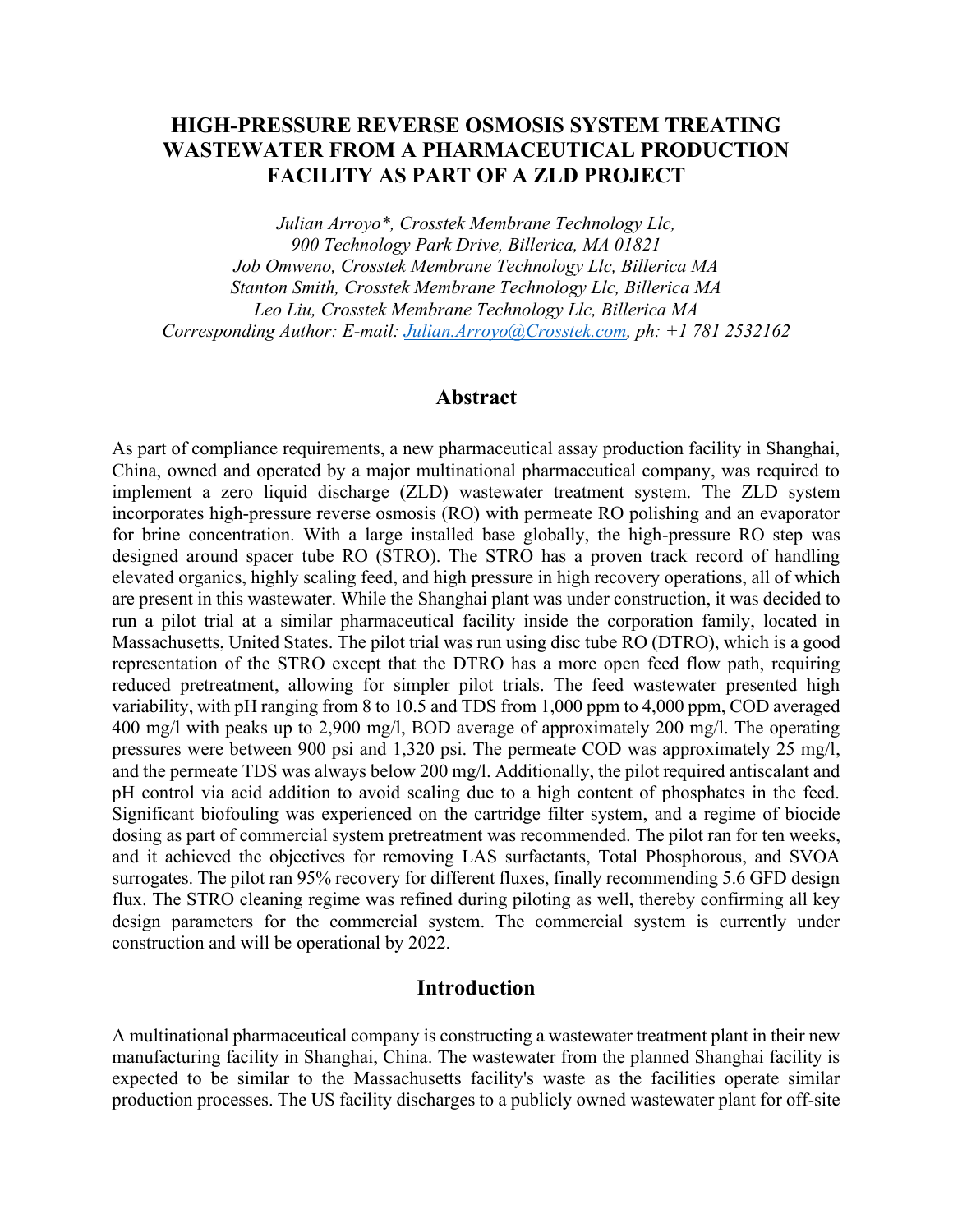treatment after adjusting pH to meet sewer requirements prior to discharge. The Shanghai wastewater requires additional treatment processes beyond pH control to comply with their wastewater disposal permit regulations. Shanghai's commercial wastewater treatment system design was developed based on water sampling from Massachusetts. One of the treatment steps for the Shanghai site includes a Crosstek STRO system. The STRO system reject or concentrate passes to a thermal evaporation step for further water recovery, and the STRO permeate passes to a polishing second pass conventional RO system. Ahead of the STRO is a dosing station with a mix tank, chiller for temperature control, inline acid dosing for pH reduction, sodium bisulfite (SBS) dose for removing residual bleach from upstream processes, and 50micron filtration for suspended solids management. Before initiating the pilot trial, the pharmaceutical company and its representatives provided the commercial project design information to use the commercial design to set up the pilot trial. A DTRO pilot was subsequently set up at the US pharmaceutical facility to validate the Shanghai wastewater plant design and verify the applicability of the Crosstek STRO membranes at the Shanghai facility. The objectives of the trial were the following:

- 1. Operate the Crosstek pilot system to collect hydraulic performance data for scale-up. This includes pressure, temperature, and flow rates
- 2. The pilot study is to be conducted over a 10-week testing period, operating 24-hours per day, seven days per week
- 3. The DTRO pilot operating parameters will remain constant at the commercial design conditions to evaluate the system performance over time
- 4. Demonstrate permeate water quality suitable for the downstream discharge and that the STRO reject will be suitable for additional evaporation treatment
- 5. Demonstrate design flux for the STRO membrane at the design recovery with design pretreatment
- 6. Demonstrate an effective chemical cleaning regime and determine expected cleaning frequency and type of cleaning for the commercial plant.

# **Materials and Methods**

## *Equipment*

The core of the STRO process is the membrane element selection. A seawater reverse osmosis membrane (CrossTek STRO4) was employed for the pilot project based on the commercial system design conditions and performance requirements. The membrane module used for the pilot contains a tailor-built DTRO4 5.17m^2 membrane area. This membrane module is rated 90bar / 1,305psig as per the commercial project design requirements. The test system employed was the cart-type CrossTek DTRO membrane pilot unit and a custom pretreatment cart unit, as shown in Figure 1. The DTRO pilot plant needed appropriate pretreatment to match the commercial system design, pH control for scale management based on the process design analysis.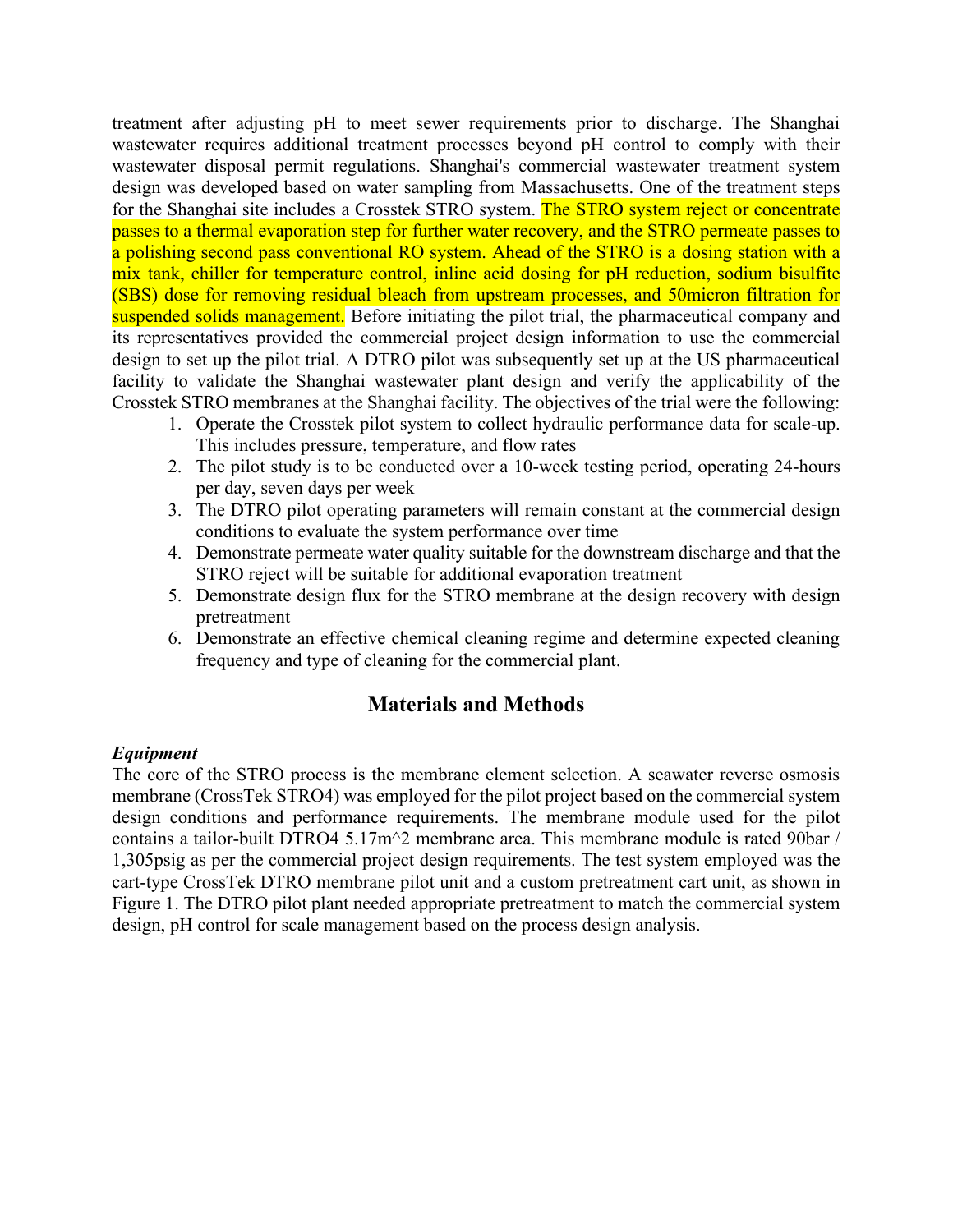

*Figure 1:Crosstek Benchtop Disc-Tube Reverse Osmosis Pilot System*

The scale projection was a key aspect of the modified pH control for pretreatment and was based on the raw feed analysis provided as the pilot design basis. The projection was made using commercially available software, see Figure 2. CaPO4 was the main supersaturated scale former to be managed. The supersaturation with and without a dose of antiscalant is shown in Figure 2. This projection was used to develop the antiscalant dose concentration for the pilot and the acid dose / pH control. The iron was saturated and filtered out as a suspended solid in the pretreatment, hence not a real risk for the RO process. The pretreatment is summarized in Table 1.



*Figure 2:Scale projection shows the efficiency of acid (sulfuric 7.1 ppm) and antiscalant (2.21 mg/l Spectraguard 300) dose for scale management.*

| <b>Pretreatment</b> | <b>Characteristic</b>                                                          | <b>Design Basis</b>                                                    | Performance                                                                                                                                   |
|---------------------|--------------------------------------------------------------------------------|------------------------------------------------------------------------|-----------------------------------------------------------------------------------------------------------------------------------------------|
| Raw feed strainer 1 | 10 microns                                                                     | 2.65 GPM/square foot                                                   | Added upstream the 5 um to the system to avoid<br>rapid plugging                                                                              |
| Raw feed strainer 2 | 5 microns                                                                      | 5.7 GPM/square foot                                                    | It was replaced after plunging without a 10 um<br>filter upstream                                                                             |
| <b>SBS</b> dose     | Dose on ORP<br>measurement                                                     | Destroys residual bleach                                               | Found very little residual bleach in the typical<br>wastewater                                                                                |
| Acid dose           | $H_2SO_4$ dosed to<br>control pH                                               | pH set at nominally pH6 to<br>6.4 in the feed to manage<br>CaPO4 scale | pH control was not always easy as spikes occurred<br>where feed pH went up to over pH 10 and was<br>highly buffered                           |
| Antiscalant dose    | SG300 dosed per<br>scale projection<br>(Error! Reference<br>source not found.) | Dosed at 2.5 mg/l into feed<br>to manage CaPO4 scale                   | Along with pH control, it appeared to work well as<br>most fouling appeared to be related to organics<br>(high pH cleaning was most critical) |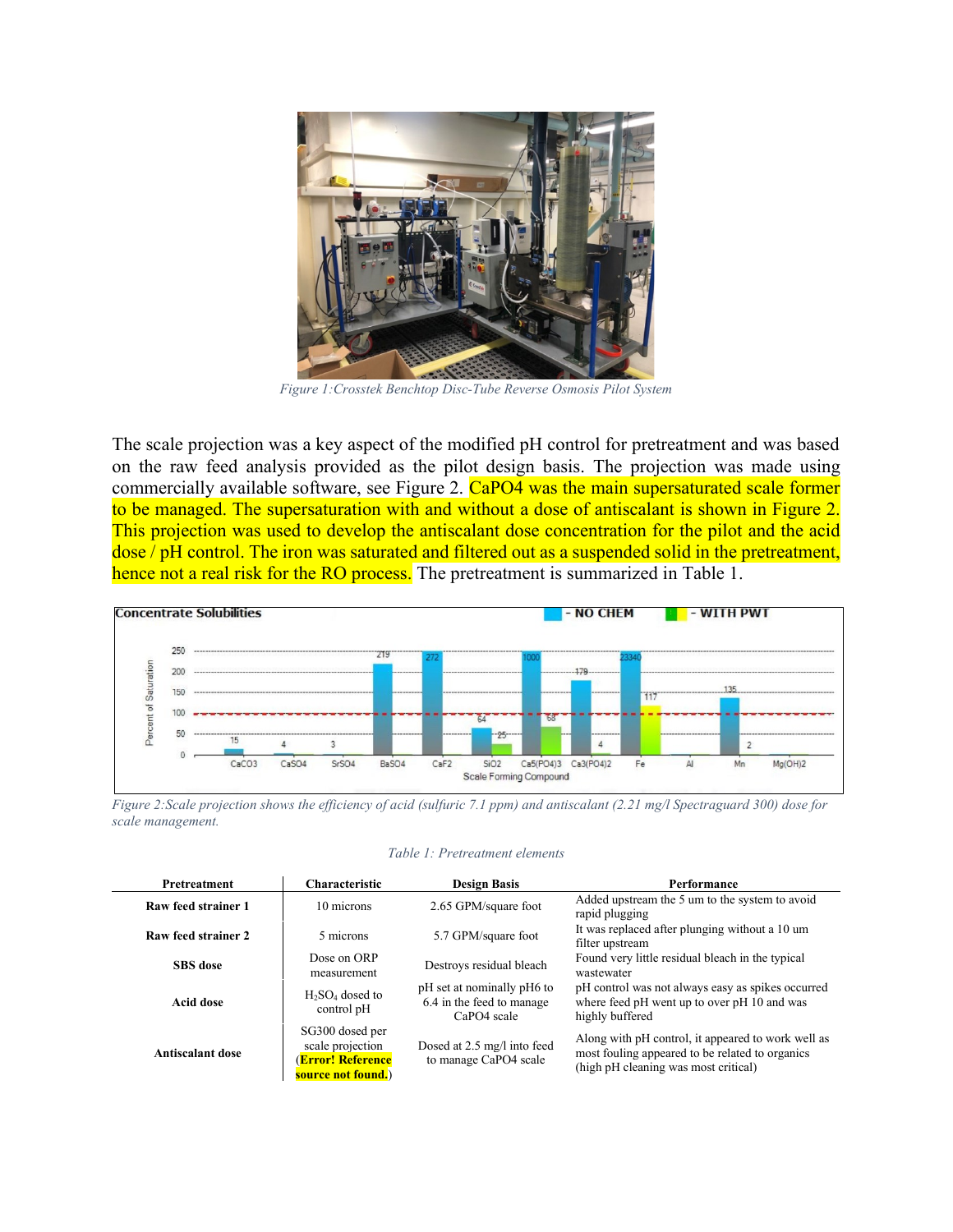#### *Trial and sampling methodology:*

The DTRO pilot system was connected as a bypass to the wastewater treatment line at the pharmaceutical facility. CrossTek took the raw water feed and treated it to achieve a 95% recovery rate. The permeate and reject of the DTRO system were both returned to the wastewater discharge line on site. The performance parameters of the reverse osmosis system are calculated mainly using data from on-site instrumentation included with the pilot plant, together with a multimeter to measure pH, Conductivity / TDS, and temperature. As noted, the pretreatment skid was built to control pH with sulfuric acid, ORP (Chlorine) with Sodium bisulfite (SBS), and to dose antiscalant to the RO System feed line. This pretreatment system has a mixer tank with a residence time of nominally 25 minutes to allow acid dosing for pH control and SBS dosing before feeding to the RO system transfer pump. The on-site analytical data was as seen in Table 2. In addition to the onsite testing, weekly periodical samples for the pollutants of interest were sent to an external certified analytical laboratory. The extend of this test is shown in Table 3.

#### *Table 2: on-site data collection*

| <b>DTRO</b> on-site data                       |                       |  |  |  |  |  |
|------------------------------------------------|-----------------------|--|--|--|--|--|
| Feed pump Pressure                             | Permeate Conductivity |  |  |  |  |  |
| Pressure pump Frequency                        | Permeate pH           |  |  |  |  |  |
| Feed pressure                                  | RO Feed ORP           |  |  |  |  |  |
| Differential Pressure (Major and minor losses) | RO Feed Conductivity  |  |  |  |  |  |
| System pressure                                | RO Feed pH            |  |  |  |  |  |
| RO Feed Temperature                            | Raw Feed Conductivity |  |  |  |  |  |
| Permeate Flowrate                              | Raw Feed pH           |  |  |  |  |  |
| Concentrate Flowrate                           |                       |  |  |  |  |  |

#### *Table 3: off-site analytical data collection*

| Raw wastewater feed                                |              |                                      |              |                               |  |  |
|----------------------------------------------------|--------------|--------------------------------------|--------------|-------------------------------|--|--|
| Total suspended solids (mg/l)                      |              | Silica $(mg/l)$                      |              | Potassium (mg/l)              |  |  |
| Chloride (mg/l)                                    |              | Carbonate alkalinity (mg caco3/l)    |              | $\text{Zinc} \text{ (mg/l)}$  |  |  |
| Ammonia as N (mg/l)                                |              | Bicarbonate alkalinity (mg caco3/l)  |              | BOD 5 (mg/l)                  |  |  |
| $COD$ (mg/l)                                       |              | Aluminum $(mg/l)$                    |              | TDS(mg/l)                     |  |  |
| Total Phosphorous as P (mg/l)                      |              | Barium (mg/l)                        |              | Nitrate as $N$ (mg/l)         |  |  |
| Sulfide $(mg/l)$                                   |              | Calcium $(mg/l)$                     |              | Sodium (mg/l)                 |  |  |
| LAS Surfactants (MBAS) (mg/l)                      |              | $\text{Iron (mg/l)}$                 |              | Strontium (mg/l)              |  |  |
| TPH G C/FID (ug/l)                                 |              | Magnesium $(mg/l)$                   |              | Fluoride (mg/l)               |  |  |
| Surrogate 2-Fluorobiphenyl (Range %)               |              | Manganese $(mg/l)$                   |              | Sulfate (mg/l)                |  |  |
| Concentrate                                        |              |                                      | Permeate     |                               |  |  |
| Chloride (mg/l)                                    |              | LAS Surfactants (MBAS) (mg/l)        |              | Total suspended solids (mg/l) |  |  |
| TPH GC/FID (ug/l)<br>Total suspended solids (mg/l) |              |                                      |              | Total Phosphorous as P (mg/l) |  |  |
| Ammonia as N (mg/l)                                |              | Surrogate 2-Fluorobiphenyl (Range %) |              | Total Phosphorous rejection   |  |  |
| $COD$ (mg/l)                                       | BOD 5 (mg/l) |                                      | $COD$ (mg/l) |                               |  |  |
| Total Phosphorous as P (mg/l)<br>$TDS$ (mg/l)      |              |                                      | $TDS$ (mg/l) |                               |  |  |
| Sulfide (mg/l)                                     |              |                                      |              |                               |  |  |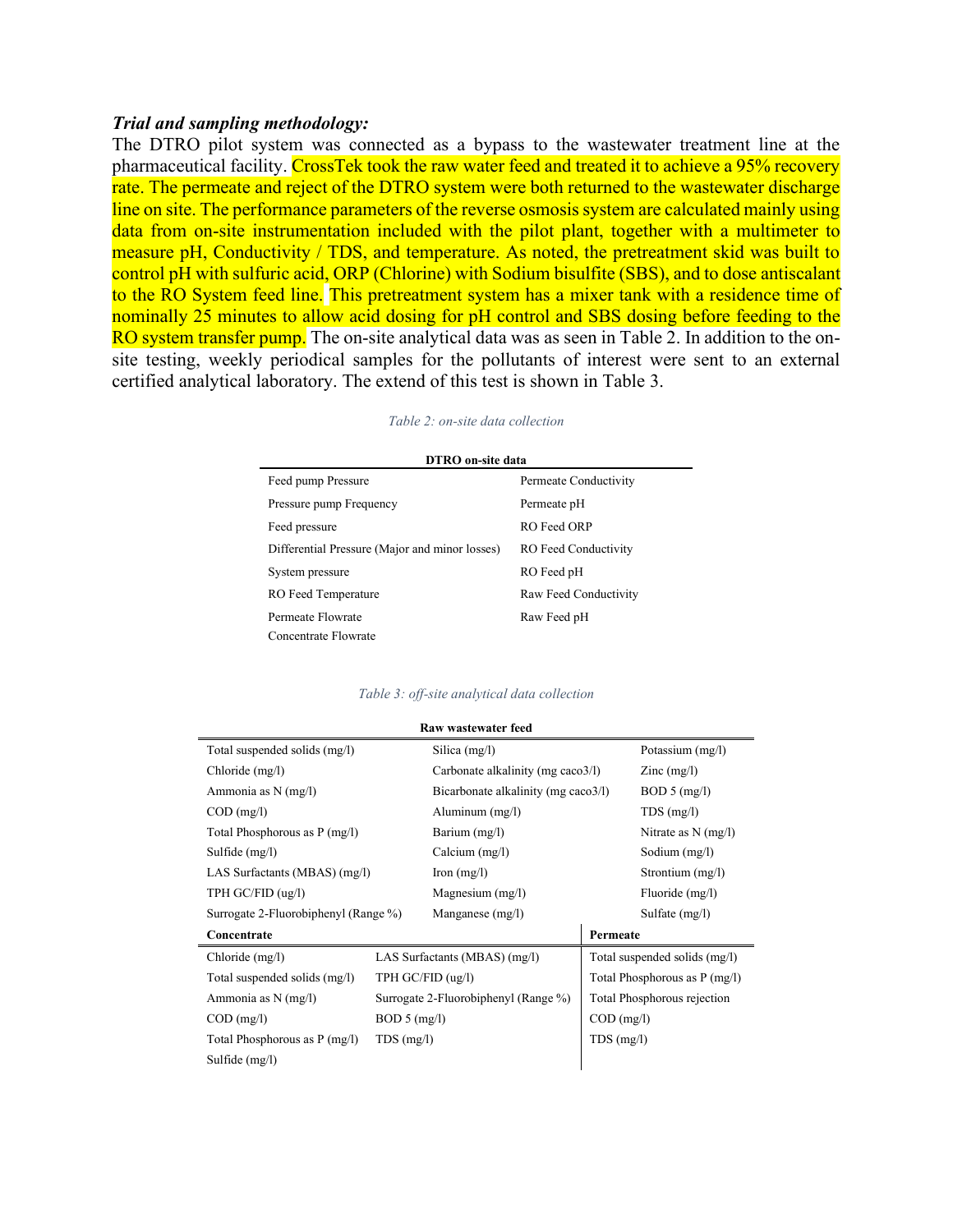### **Results and discussion**

#### **Feed quality**

The feed presented significant variations along the pilot execution time. It consisted of representative wastewater effluent for the pharmaceutical facility processes. The abridged feed and permit values are summarized in Table 4.

| <b>Summarized Feed Conditions</b> |                          |                     |                                 |                  |              |  |
|-----------------------------------|--------------------------|---------------------|---------------------------------|------------------|--------------|--|
|                                   | рH                       | <b>TSS</b>          | <b>TDS</b>                      | BOD <sub>5</sub> | <b>COD</b>   |  |
|                                   |                          | ppm                 | ppm                             | ppm              | ppm          |  |
| Average                           | 7.2                      | 39.5                | 4327                            | 284              | 716          |  |
| Max                               | 10.5                     | 55                  | 11900                           | 510              | 380          |  |
| Min                               | 6.9                      | 23                  | 1779                            | 150              | 110          |  |
|                                   | Total<br>Orthophosphates | Total<br>phosphates | <b>Surfactants</b><br>(M.B.A.S) | Total<br>Calcium | Temperature  |  |
|                                   | ppm                      | ppm                 | ppm                             | ppm              | Deg. Celsius |  |
| Average                           | 1158                     | 760                 | 0.9                             | 13.25            | 27           |  |
| Max                               | 2040                     | 1200                | 1.2                             | 16.6             | 39           |  |
| Min                               | 530                      | 396                 | 0.5                             | 11.6             | 21           |  |

|  | Table 4: Summarized feed conditions |
|--|-------------------------------------|
|  |                                     |

#### **RO Pilot results**

As mentioned before, the 95% recovery rate was important for this project as the RO reject was fed to a thermal evaporation process for additional treatment. Once tuned, the pilot achieved satisfactory reliability of operation at 95% recovery, as seen in Figure 3. It is relevant to mention higher recovery instances beyond the design recovery, as reported in Figure 3. Still, these excursions could lead to increased fouling, so exceeding the 95% recovery on the commercial system is not recommended.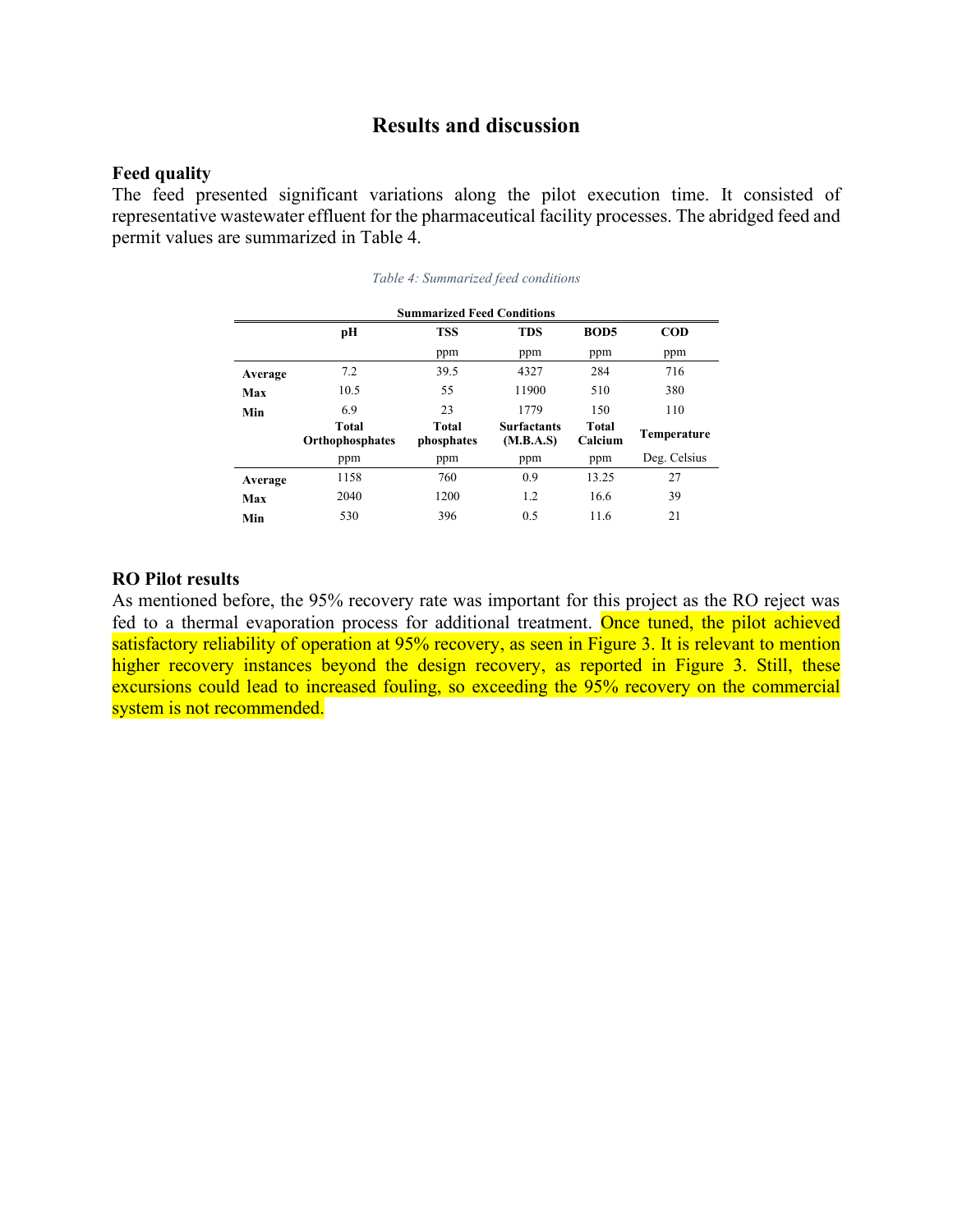

*Figure 3:Pilot trial recovery rate*

Due to variations in the pilot system temperature and its impact on the pilot plant control system, permeate flux and TDS had to be normalized. The normalized flux represents the measured flux at actual operation conditions, adjusted to standard operating conditions. The membrane can consistently achieve the desired flux under the normalized conditions, as seen in Figure 4. It is observable that the system can achieve the desired flow when operating conditions, primarily when the operating temperature is controlled effectively.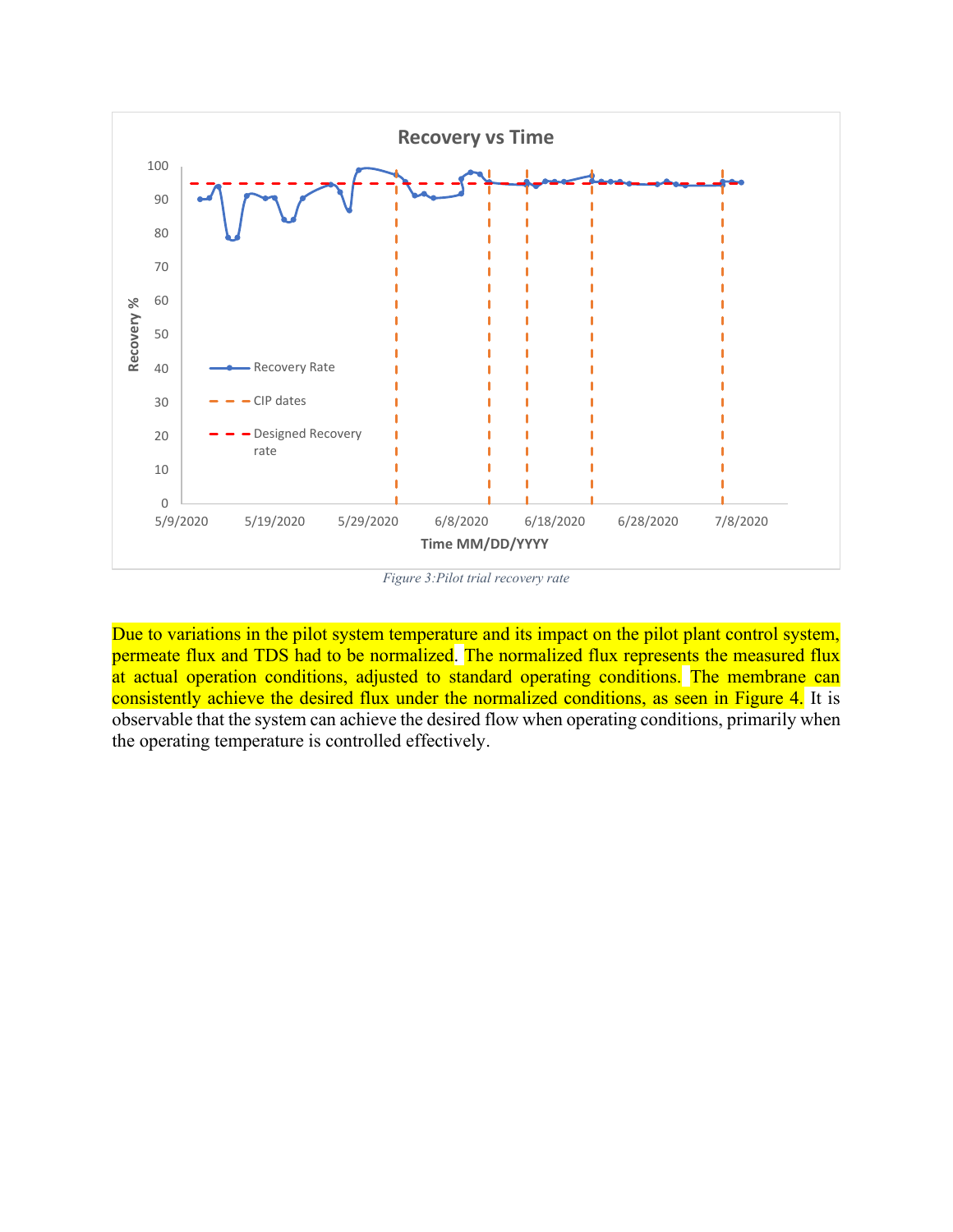

*Figure 4:: RO pilot Flux (GFD)*

The TDS rejection of the system is essential for the project, both for evaporator design and for effluent polishing RO system design. The project has a preferred TDS limit on the permeate of 100 mg/l and a discharge limit of 2,000 mg/l TDS. The normalized TDS and TDS are generally below the select limits of 100 mg/l after improved sampling methods. The system was finally operated at the appropriate flux and pressure starting 6/11/2020, as seen in Figures 5 and 6. As TDS rejection strongly depends on temperature, the variable temperatures in the project influenced actual permeate TDS.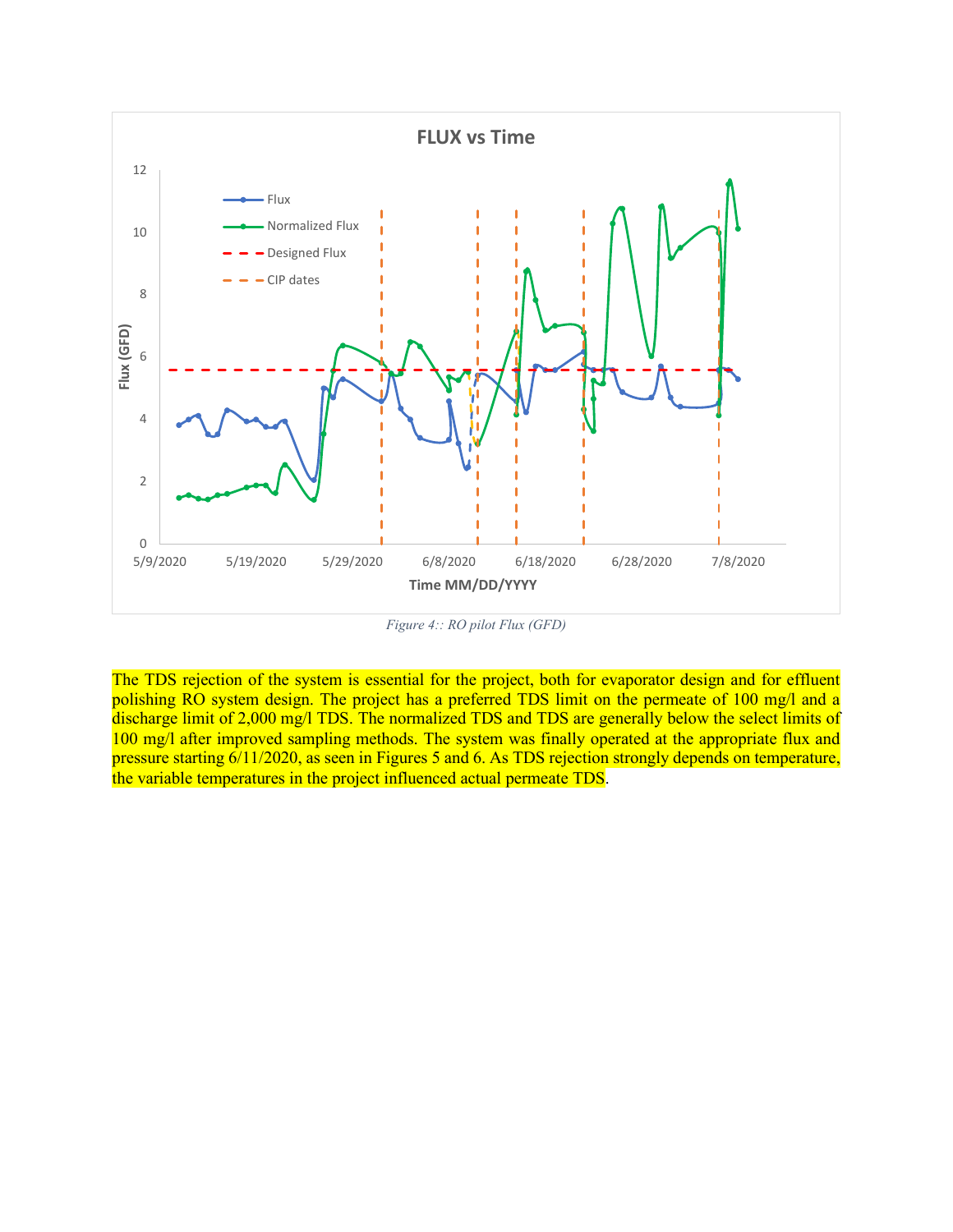

*Figure 5: Pilot's Rejection % over time*



*Figure 6: Permeate TDS*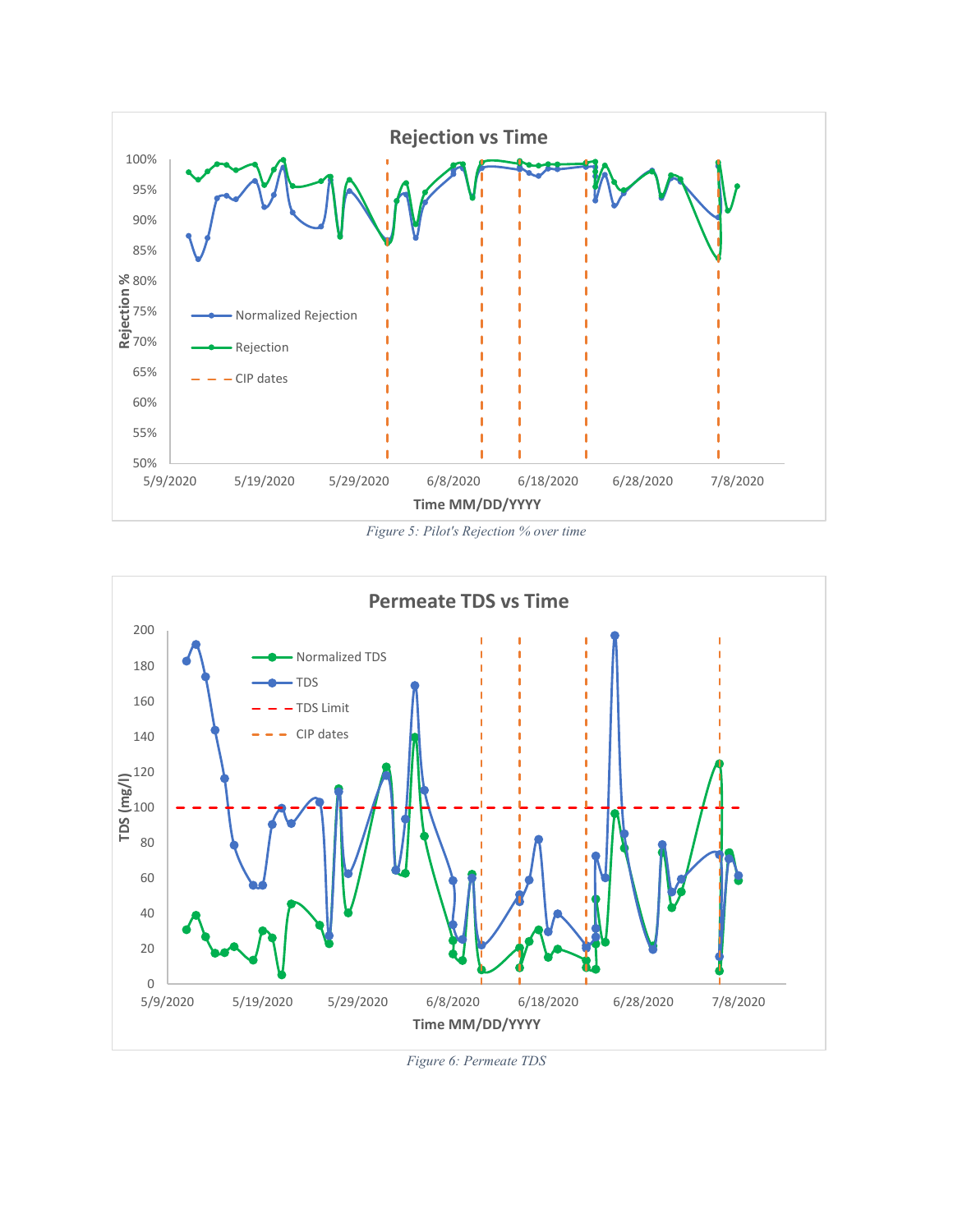Due to the required feed acid dose for pH control to control scaling, the permeate pH is below the targeted 6-9 pH requirement in values around 5.5 pH, as seen in Figure 7. Since the RO permeate is relatively unbuffered, pH adjustment should require small amounts of caustic or soda ash addition.



*Figure 7: Permeate and concentrate pH*

The analytical data allows for comparing the permeate quality with desired discharge limits. Table 5 shows the permeate analytical data for phosphates, COD, and TDS. It should be noted that COD and phosphate analytical data were not normalized, and generally, lower permeate values would be expected when normalized, as is the case for TDS. Permeate quality (average) showed good compliance with desired standards for COD and TDS but showed elevated phosphates. Phosphate rejection was 96.82%, which was good. Still, with high feed phosphates levels, the permeate phosphate exceeded the desired 5 mg/l by an average of 9 mg/l and certainly needed the polishing RO system to reduce the final discharge permeate below the 5 mg/l phosphate targeted. The reject quality is relevant to the project as it is to be the feed for an evaporator within the ZLD design. The reject information is summarized in Table 6.

*Table 5:Analytical parameters of the permeate compared to the desired effluent limits*

| Permeate/discharge parameters |                            |            |                                |  |  |
|-------------------------------|----------------------------|------------|--------------------------------|--|--|
|                               | Total<br><b>Phosphates</b> | <b>COD</b> | <b>TDS Normalized/Standard</b> |  |  |
| Average mg/L                  | 13.95                      | 27.2       | 41.2/76.4                      |  |  |
| <b>STD</b>                    | 14                         | 16         | 33.9/37.4                      |  |  |
| Desired effluent Limits mg/L  | 5                          | 100        | 100                            |  |  |
| <b>Rejection% Average</b>     | 96.81%                     | 87.57%     | 97%                            |  |  |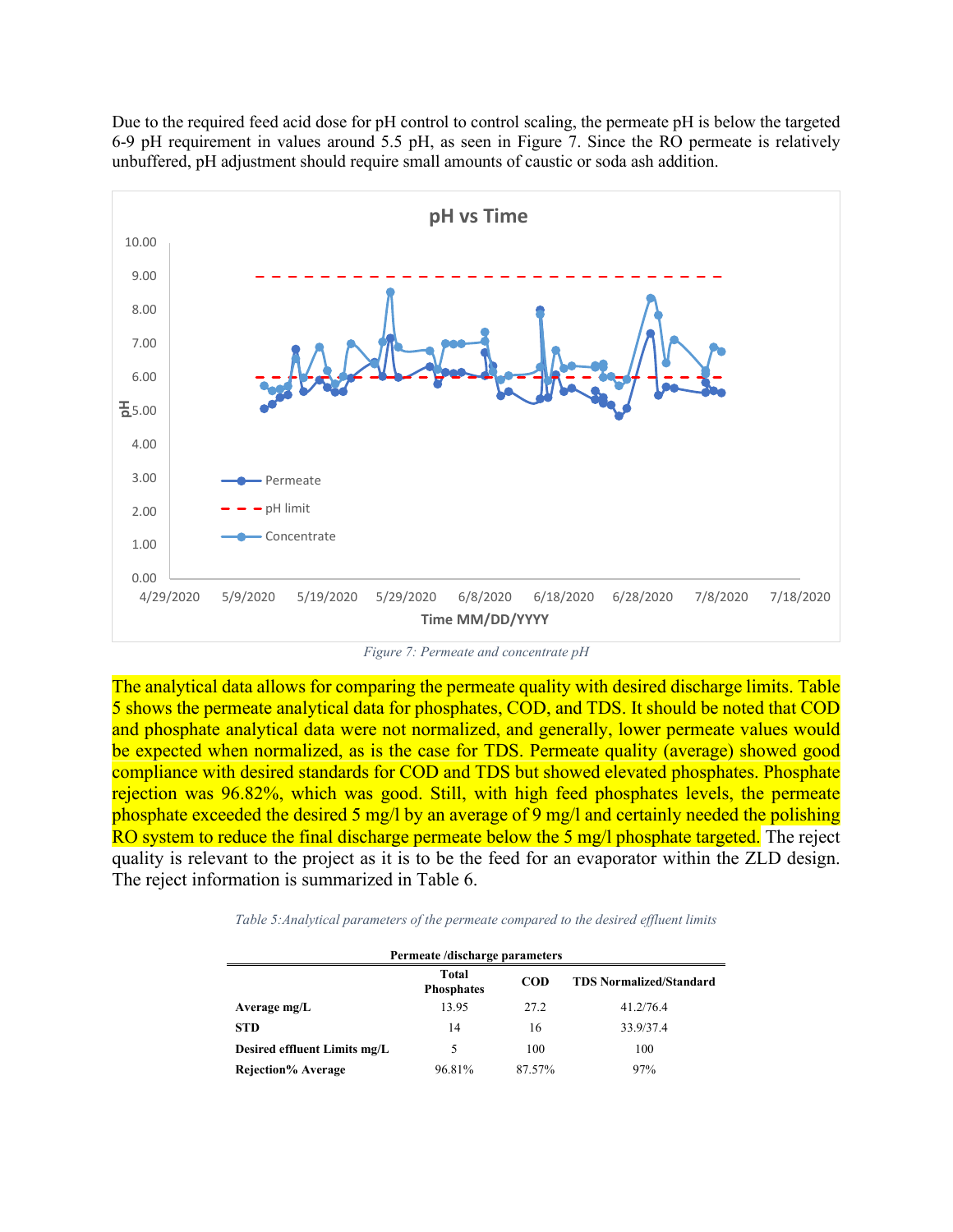| <b>Summarized Reject Conditions</b> |     |            |            |             |            |                          |                       |
|-------------------------------------|-----|------------|------------|-------------|------------|--------------------------|-----------------------|
|                                     | рH  | <b>TSS</b> | <b>TDS</b> | <b>BOD5</b> | <b>COD</b> | <b>Total Phosphorous</b> | Surfactants (M.B.A.S) |
|                                     |     | ppm        | ppm        | ppm         | ppm        | ppm                      | ppm                   |
| Average                             | 6.8 | 300        | 60000      | 1900        | 4722       | 15625                    | 4.8                   |
| Max                                 | 8.4 | 610        | 75000      | 2300        | 15000      | 29000                    | < 1.2                 |
| Min                                 | 5.9 | 470        | 34000      | 1600        | 2200       | 12000                    | NA                    |

*Table 6:summarized reject conditions at 20x Concentration factor*

Figure 8 shows the fouling pressure trend vs. time. The fouling pressure is determined by removing osmotic pressure and membrane inherent (clean water) pressure from total pressure. Figure 9 shows the total pressure and each of the components of the total pressure, including fouling, osmotic, and membrane clean water permeability (CWP) pressure. Fouling pressure is the sum of organic fouling, scaling, and concentration boundary layer effects. The fouling pressure picked up significantly after May  $26<sup>th</sup>$ . This was when flux was increased toward a design flux of 5.6GFD. The fouling pressure showed a non-linear increase in pressure with flux when increasing flux closer to 5.6GFD, indicating that the design flux of 5.6GFD was above the critical flux for the system. Green dashed lines in Figure 8 show the reduction in fouling when performing a CIP and reinforce the CIP's reliability developed in the pilot program.



*Figure 8: Fouling pressure versus time. Green dash lines show the impact of CIP on reducing fouling*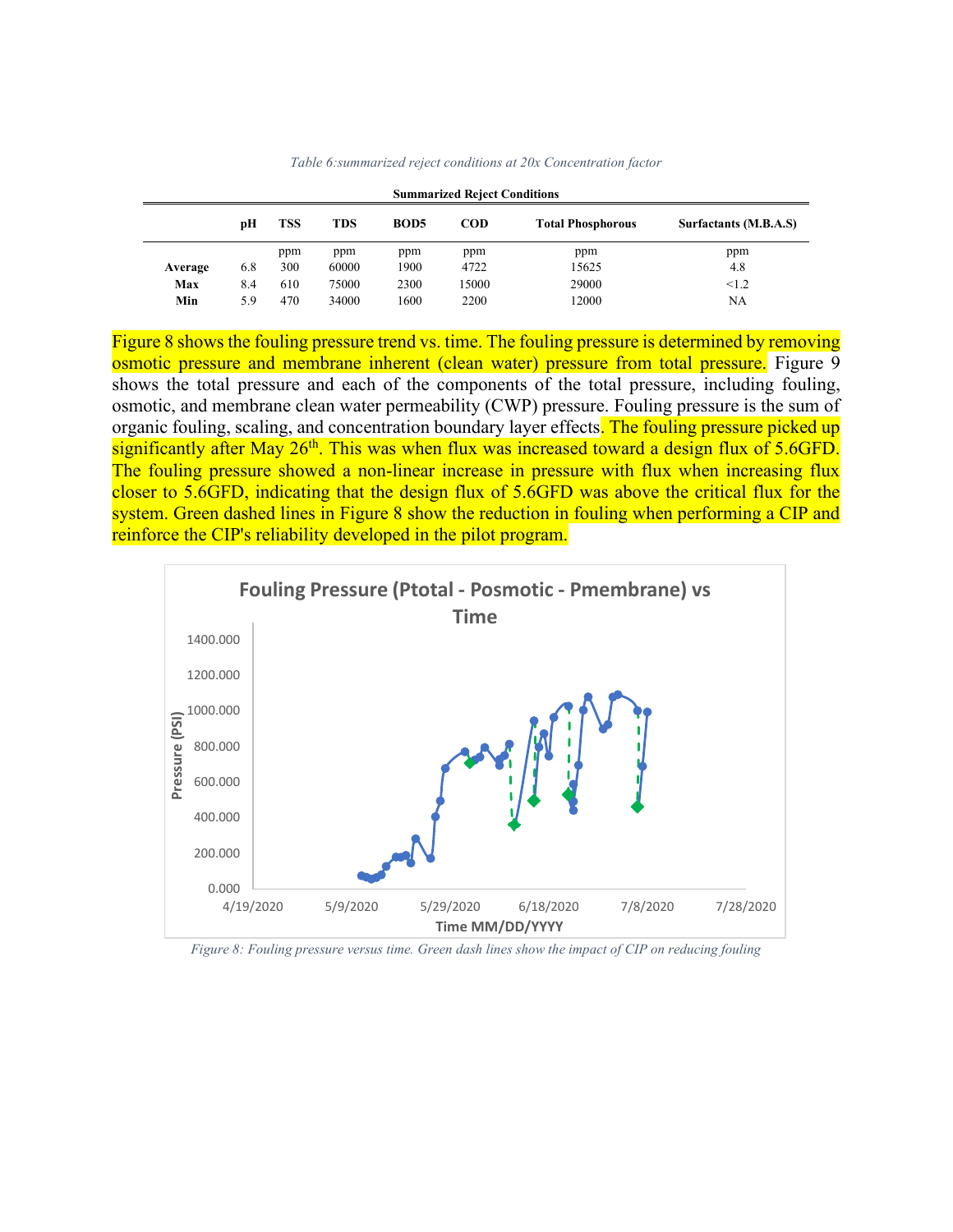

*Figure 9:Filtration pressure of the STRO versus time, and broken down into key components of pressure*

The system presents a significant amount of organic fouling based on:

- Feed BOD data
- Observations of biofilm formation in the pilot system components, especially the filters.
- Observed membrane permeability decline when feed was left in contact with membranes over a weekend
- The fact that CIP primarily required caustic cleaning rather than acid cleaning for membrane permeability recovery
- The smell of anaerobic biofilm existence in the equipment

# **Conclusions**

Crosstek performed the following recommendations for the commercial systems.

#### *Total Suspended Solids*

**CrossTek advises considering ultrafiltration (UF) or 1-micron or smaller pore size disposable media filtration to remove TSS from the STRO feed.** The UF reject can be recycled to UF feed storage tanks and potentially extracted as sludge via a sludge disposal service. UF will additionally reduce biofouling by removing bacteria and viruses to slow bio-growth in the RO.

## *BOD and Biofouling*

Bio growth can be a risk with an average 284 mg/l BOD in the RO feed. Since bleach is sometimes present in the raw RO feed, it could be worthwhile to consider adding a 5 to 10-minute bleach contact time mix tank ahead of the standard pretreatment into which bleach is dosed under controlled conditions to act as a biocide. A commercial biocide can be considered additionally for RO feed side dose. Still, compatibility between biocide and membrane should be tested in field RO testing if this path is to be considered.

*RO Design*